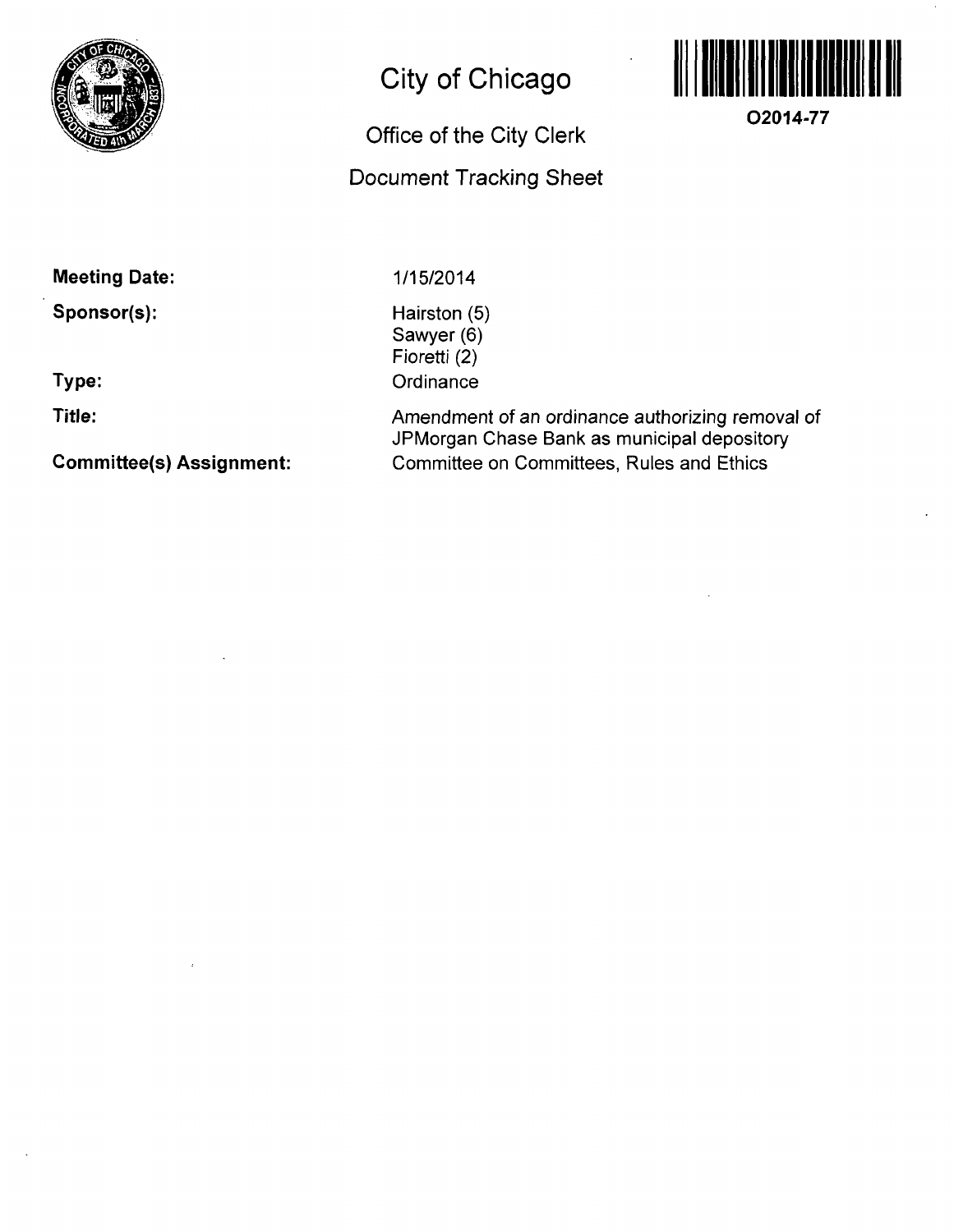#### **ORDINANCE**

WHEREAS, on November 19, 2013, affiliates of JPMorgan Chase & Co. and the U.S. Justice Department reached a record \$13 billion civil settlement related to JPMorgan's mortgage security business activities; and

WHEREAS, between 2005 and 2007, JPMorgan purchased loans for the purpose of packaging and selling residential mortgage-backed securities; and

WHEREAS, before purchasing loans from third parties, employees at JPMorgan conducted due diligence to confinn, among other things, that the loans complied with the originator's underwriting guidelines; and

WHEREAS, through that due diligence process, JPMorgan employees were informed by due diligence vendors that a number of the loans included in at least some of the loan pools that it purchased, and subsequently securitized, did not comply with the originators' underwriting guidelines, and, in the vendor's judgment, did not have sufficient compensating factors, and that a number of the properties securing the loans had appraised values that were higher than the values derived in due diligence testing from automated valuation models, broker price opinions or other valuation due diligence methods; and

WHEREAS, JPMorgan represented to investors in various offering documents that loans in the securitized pools were originated generally in confonnity with the loan originator's underwriting guidelines, and that exceptions were made based on compensating factors determined after careful consideration on a case-by-case basis; and

WHEREAS, the offering documents further represented, with respect to representations and warranties made to JPMorgan by sellers and originators of the loans, that JPMorgan would not include any loan in a pool being securitized if anything has come to JPMorgan's attention that would cause it to believe that the representations and warranties of a seller or originator would not be accurate and complete in all material respects; and

WHEREAS, notwithstanding these representations, in certain instances, at the time these representations were made to investors, the loan pools being securitized contained loans that did not comply with the originators' underwriting guidelines; and

WHEREAS, in January of 2014, JPMorgan agreed to pay \$1.7 billion to the U.S. Justice Department as part of a defened-prosecution stemming from two felony violations of the Bank Secrecy Act, a federal law that requires banks to alert authorities to suspicious activity; and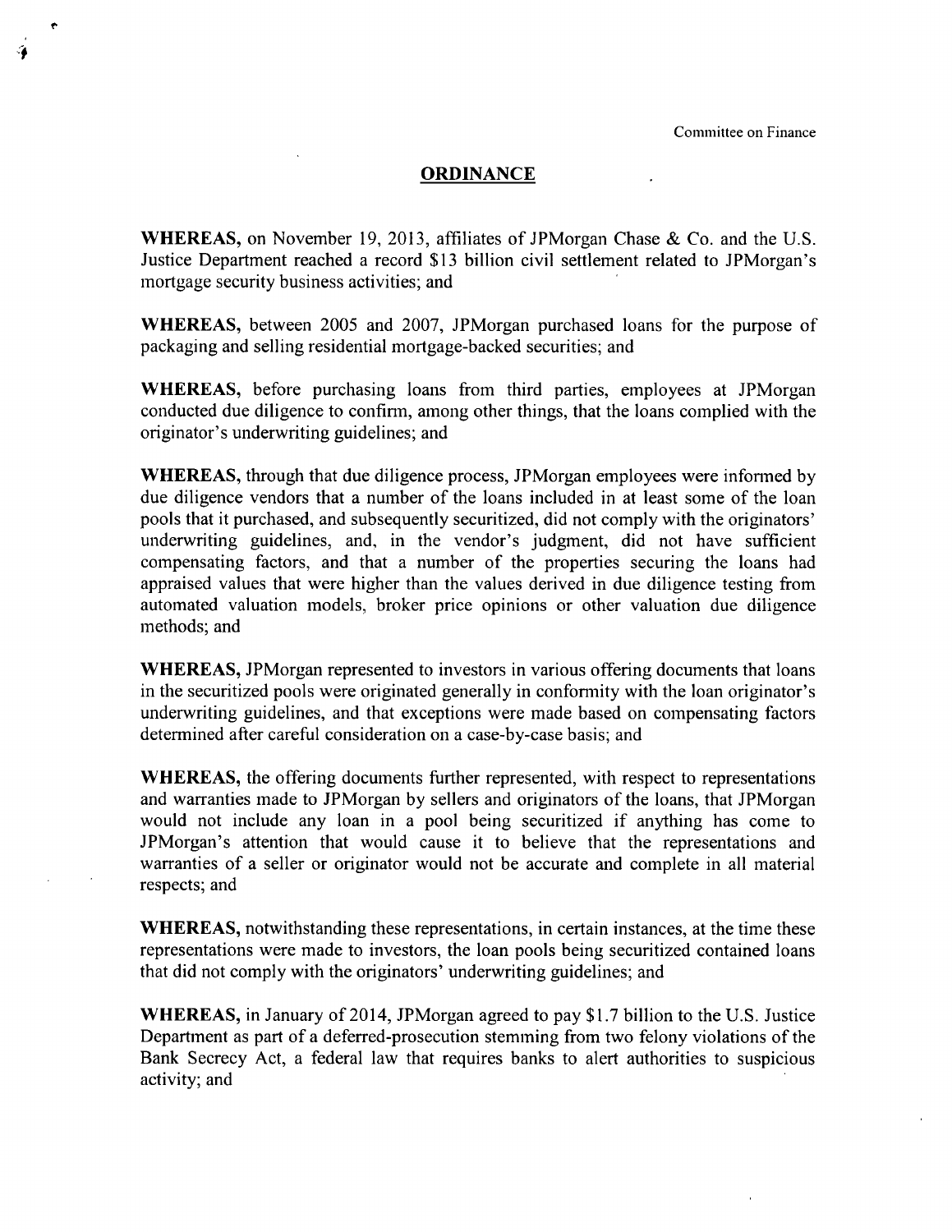WHEREAS, the settlement stems from charges that JPMorgan turned a blind eye to the Ponzi scheme run by Bernard L. Madoff; and

WHEREAS, pursuant to the agreement, JPMorgan consented to the filing of a two-count Information in the United States District Court for the Southern District of New York, charging JPMorgan with failure to maintain an effective anti-money laundering program, in violation of Titie 31, United States Code, Sections 5318(h) and 5322(a) and Titie 12, Code of Federal Regulations, Section 21.21, and failure to file a suspicious acfivity report, in violation of Title 31, United States Code, Sections  $5318(g)$  and  $5322(a)$  and Titie 12, Code of Federal Regulations, Section 21.11; and

WHEREAS, pursuant to the agreement, JPMorgan admitted and stipulated to certain facts related to its banking relationship with Madoff and its conduct relevant to the aforementioned criminal charges; and

WHEREAS, according to reports, U.S. prosecutors and regulators are also examining whether JPMorgan violated the Foreign Corrupt Practices Act by hiring children and other relatives of well-connected politicians in hopes of steering business to the firm in the Asia Pacific region, including China; and

**WHEREAS,** Section 1-23-020(a) of the Municipal Code of Chicago provides that no business entity shall be eligible to do business with the city if it or any controlling person of such business entity has been convicted of a felony or of a criminal offense of whatever degree, involving bribery, theft, fraud, forgery, perjury, dishonesty or deceit, or attempts thereof; and

WHEREAS, Section 1-23-020(b) of the Municipal Code of Chicago also provides that no business entity shall be eligible to do business with the city if it or any controlling person of such business entity has made in any civil or criminal proceeding an admission of guilt of any of the conduct set forth in the previous recital; and

WHEREAS, pursuant to an ordinance adopted by the City Council of the City of Chicago on May 12, 2010, and published in the Journal of Proceedings of the City Council of the City of Chicago for such date at pages 89665 through 89667 inclusive, the City Council of the City of Chicago adopted an ordinance designating financial institutions as legal depositories for the monies of the City of Chicago and the Board of Education of the City of Chicago; now therefore

### **BE IT ORDAINED BY THE CITY COUNCIL OF THE CITY OF CHICAGO:**

SECTION 1. Section I of the ordinance adopted by the City Council of the City oif Chicago on May 12, 2010, and published in the Journal of Proceedings of the City Council of the City of Chicago for such date at pages 89665 through 89667 inclusive is hereby amended by deleting the language stuck through, as follows:

*{Omitted text is unaffected by this ordinance)*